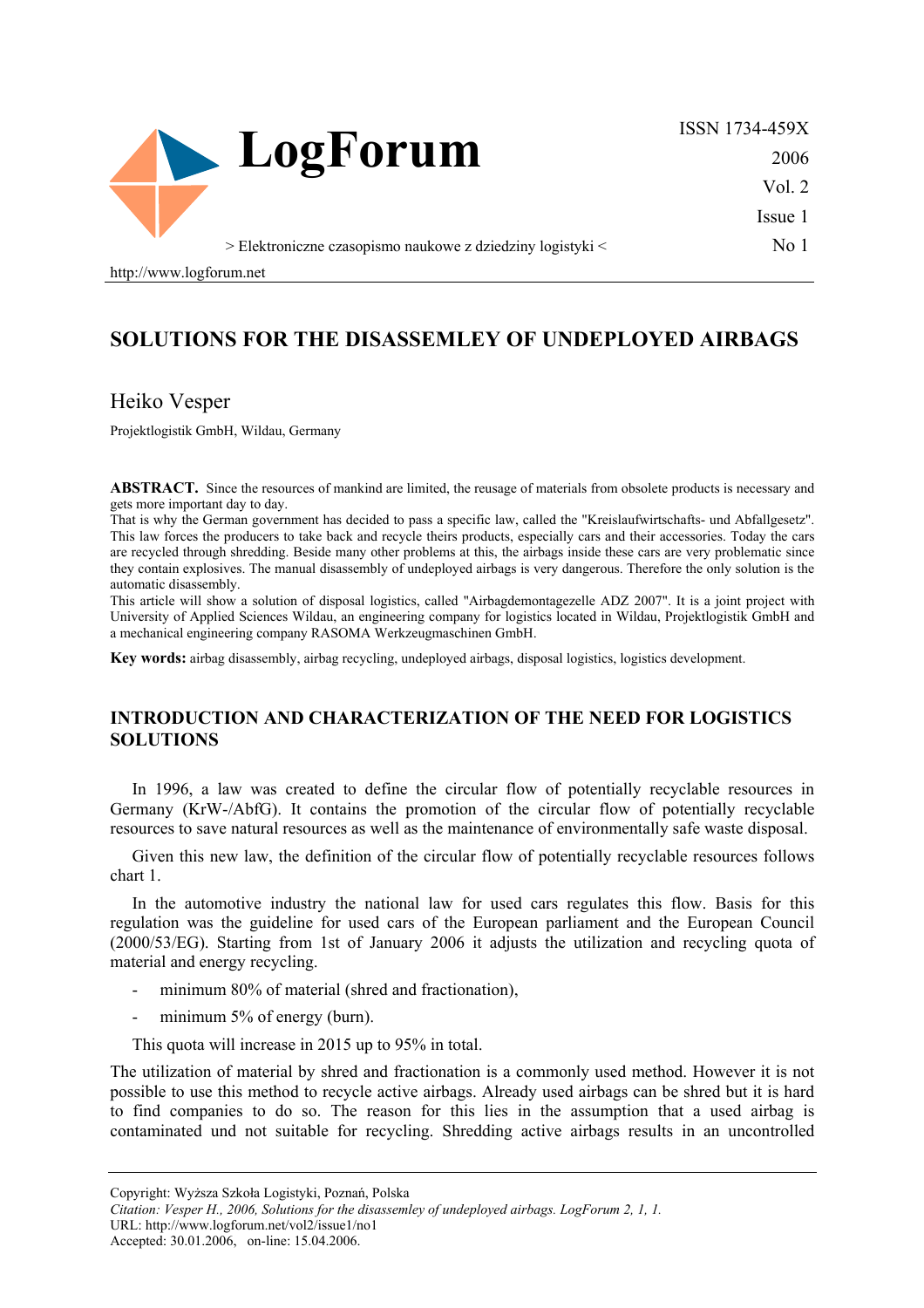distribution of explosives in the shred facility. This may lead to a dangerous situation in which the explosives are capable of an explosion of unknown impact.



Fig. 1. New circular flow of potentially recyclable resources Rys. 1. Nowy obieg zasobów recyklingowych

Nevertheless it is necessary to follow the regulations for recycling. To achieve this, it is essential to undergo the process of dismantlement of "armed" airbags. Additionally, the guidelines for handling of explosives are accomplished by the use of automatic disassembly processes.

# **CONSTRUCTION AND DISTRIBUTION OF AIRBAGS**

An airbag is a basic equipment for almost each car, which has been manufactured for the last 10 years. Airbags for driver and co-driver as well as sidebags or windowbags are build-in to prevent the inmates from damages.

The picture 2 shows the construction of an airbag in principle.

To achieve a logistics solution the focus lies only on the airbag module and its components as relevant parts.

The generator and the fuse are the main parts of the airbag. They are responsible for the expansion of the airbag in case of crash. They have to be extracted and destroyed.

It is important to distinguish between the pyrotechnical generators with an exact amount of fuel and hybrid generators that produces the necessary quantity of gas in a very short time. Another element, the cover, is made of plastics, produced by injection moulding. The airbag is made of different polyamide fabrics.

Although, the components of an airbag are the same, they differ in shape and construction as presented in the picture.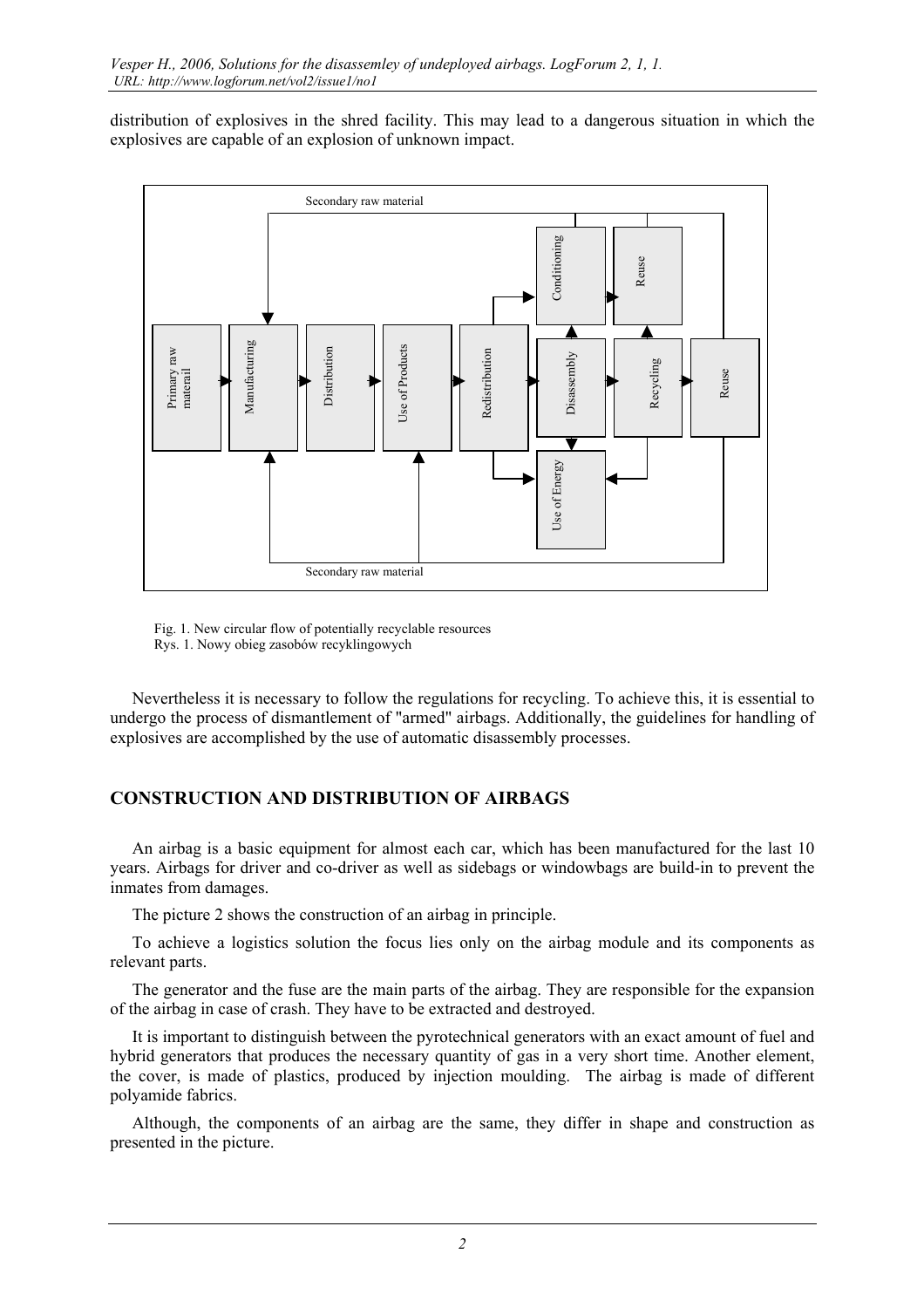

Fig. 2. Airbag terms according to the ISO-concept 1994 Rys. 2. Elementy poduszki powietrznej zgodnie z koncepcją ISO 1994



Fig. 3. (left to right) driver airbag, co-driver airbag, sidebag, windowbag Rys. 3. (do lewej do prawej) poduszka powietrzna kierowcy, pasażera, boczna i okienna

This variety depends on the purposes of the airbags. These purposes are quite important to determine the dimensions of the solution. A problem is the connect determination of the actual lifetime of an airbag and the strains of these airbags. Consequently it is required to use estimations and forecasts that reflect a number of 6 million airbags in the year 2006. The cause for this high number is the increased need for security in cars. Rules for the installation of airbags in buses and trucks are already in use.

## **LOGISTICS REQUIREMENTS FOR THE DISASSEMBLY OF ACTIVE AIRBAGS**

### **The process characteristics of the disassembly**

General parts are:

- the single-variety segregation of materials,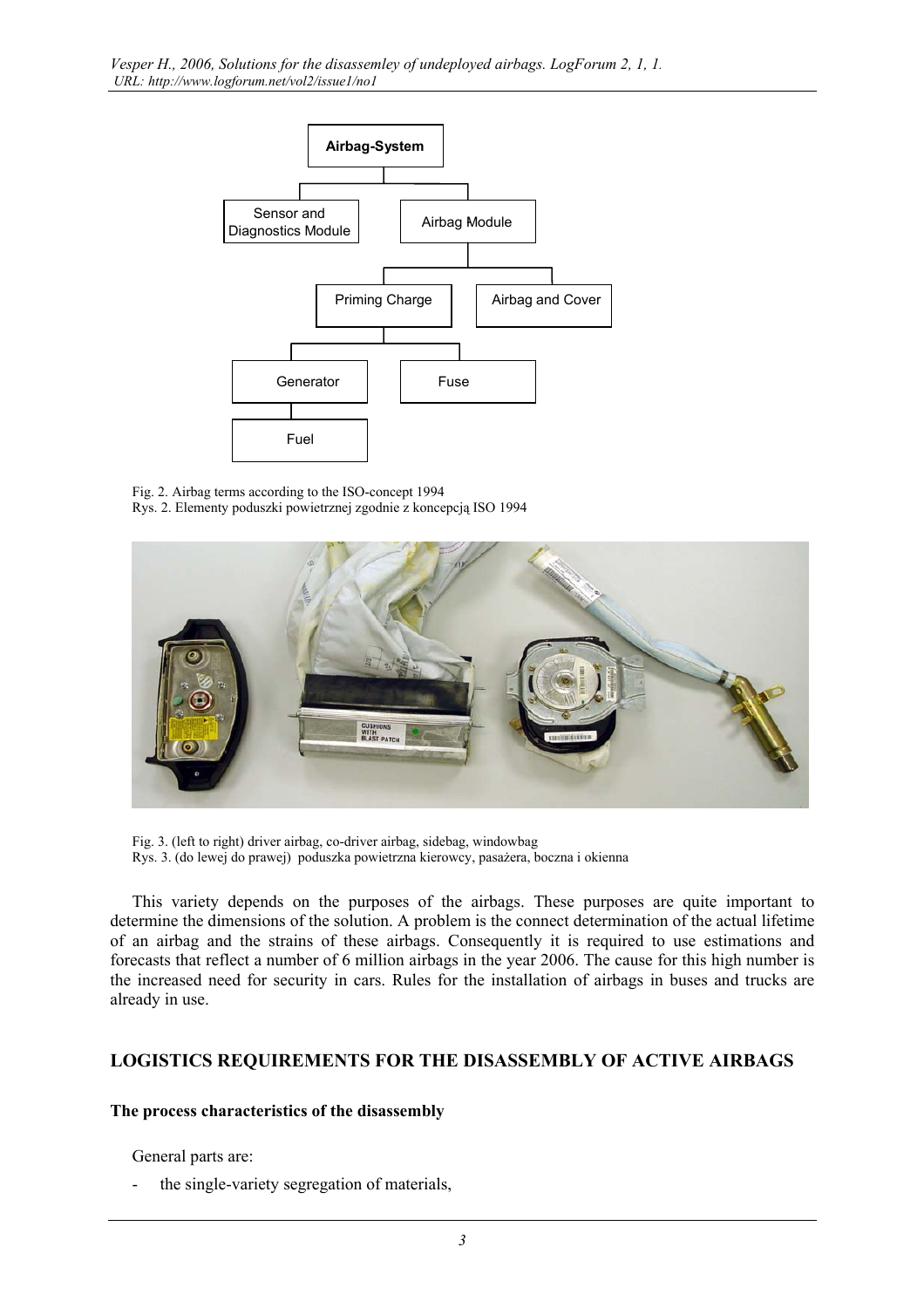the recovery of parts, which should be made in good order.

The present industrial disassemblement is more or less characterized by manual labour especially in the field of airbag disassemblement.

The requirements for automatization have their roots in two reasons:

- a permanent danger of explosion and other harmful processes,
- a very complex sequence within the process.

#### **Legal framework**

The legal framework results from the fact, that active airbags are explosives and are subjects of the law for explosives (SprengG), the guideline for warehousing of explosives, the regulations for hazardous goods and the regulations for hazardous goods on streets (GGVS/ADR). These rules are valid not only for the transport of the airbags but also for the time of warehousing them.

## **DEFINITION OF THE DIFFERENT TECHNOLOGIES FOR THE DISASSEMBLEMENT**

Due to the high numbers of manually dismantled airbags it was possible to obtain crucial results, which are important to determine the following processes. It was feasible to define for the mainly used airbags only two different technologies (A and B). The determination is characterized by the removal of the generator. While type A contains a generator, which is removable from the side facing the driver, type B contains a generator, which is turned away from the driver in the process of disassemblement.

As an extra step, the time for the manual labour was calculated. With these data it has become possible to specify an aimed-at time for the eventual automated process.

## **CHARACTERIZATION OF ELEMENTS FOR THE SOLUTION**

#### **ID-systems, which are associated with the process**

The identification system, which is associated with the process, must use a technique, which is already in use. Currently every airbag has to be identified during the manufacturing process. To accomplish this, it is necessary to use a barcode system, which is applied by the manufacturer himself on the chassis of the airbag. It is important to have access via a manual barcode scanner. The advantage of this already used system lies in the reduction of input errors.

In case a barcode is not able to be read by a scanner, the employee will input the data manually.

Starting from the point of storage, the airbag is available for the whole system. This includes the automatic placing of the storage area and the allocation of specific programs for the disassemblement.

#### **Development on a modular instep- and transport system**

According to the demands of the processes of disassemblement, the innovative development must contain the following steps:

- exact order of process sequences of disassemblement,
- the same fixed point of mounting for all airbags,
- the resilience must be higher than any other force, which occurs during the process.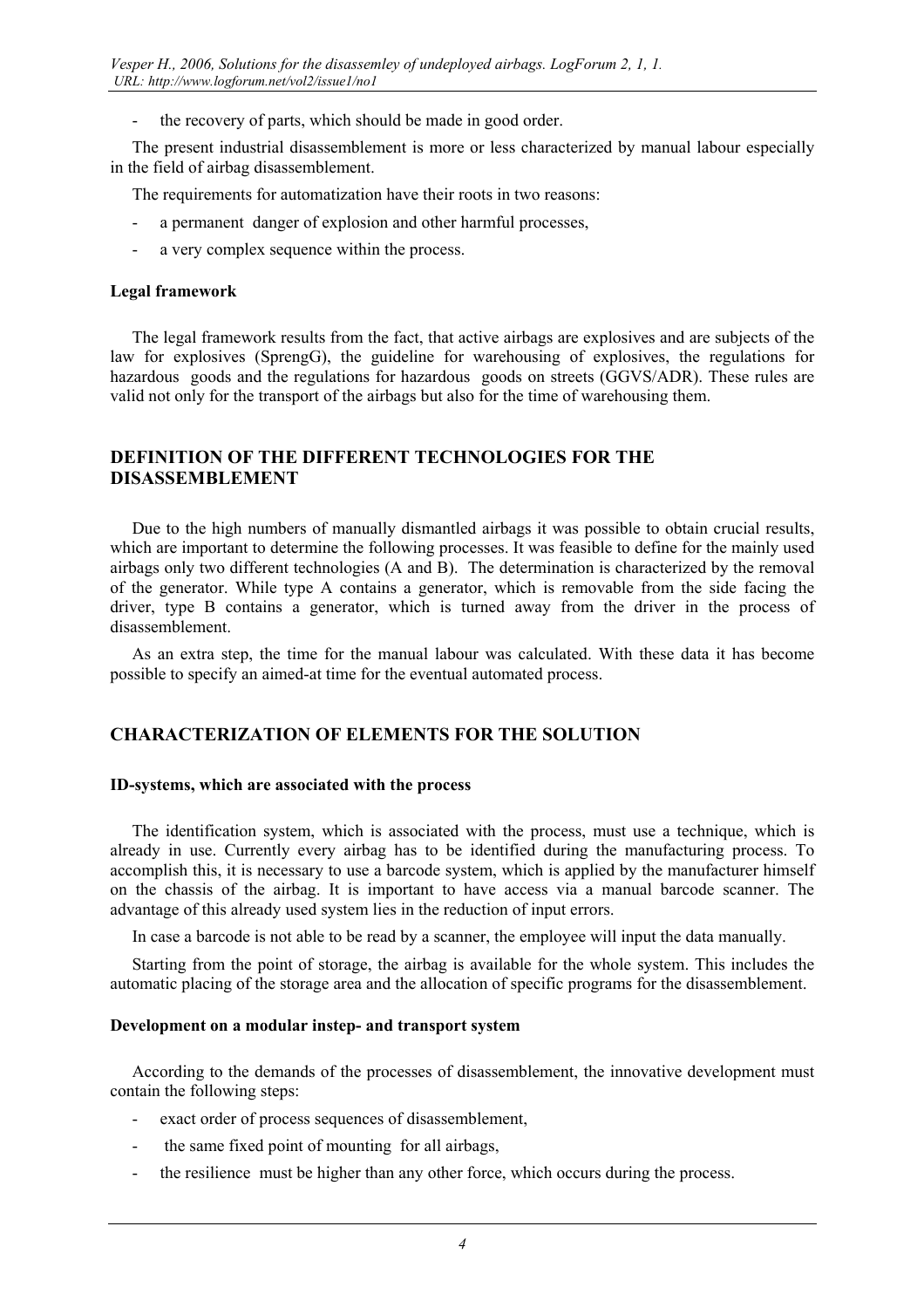The transport system is based on an existing system made of conveyors and transport boxes.

#### **Control of the system network**

The control in the system network is using a main computer. This computer has access to all interconnected parts and contains the main control center. With its help, all relevant commands for the disassemblement, controlling, monitoring and guidance for the subsystems are maintained.

The main computer includes a central database and controls all data of the whole system including the flow of data. To assure a flawless process a secondary computer is used as "hot" redundancy. This way it makes it easy to maintain a continuous flow of data and an interruption-free process.

The main computer controls two different areas; first the control of the storage process and second the control of the actual process of disassemblement. The control of storage processes includes a subsystem for identification, storage in and out. The transport, the robotic systems and additional identification are part of the second subsystem.

A control system for emergencies is also implanted. This program stops all relevant processes of the disassemblement and the employee can interact without any danger if necessary.

### **OVERALL SOLUTION**

Given the manual disassemblement and therefore the determination of the applied processes it was important to agree on the steps to implement all the process parts. To find a scientific and "optimal" solution, the morphologic scheme was applied. This scheme displays on one hand all possible characteristics of a potential solution and on the other hand all included processes.

By connecting these characteristics it was possible to create a variety of different results. All results were evaluated via a value benefit analysis. This kind of analysis consists of 4 evaluation groups and their specific criteria. The group of economical criteria includes for example costs of investment, costs for maintenance, costs for implementing the solution and costs of the development. In the field of general criteria, it was considered to evaluate the necessary qualifications of potential employees, the lifetime of the components and the dimensions of the facility. The area of process specifications was determined by retrofitting, efficiency per shift, industrial safety / the risk of injuries and the ease of operation of the instep system. The magnitude of realization, market chances and the implementation of the business model or the adjustment for other potential uses illustrate the fourth group (perspectives of the different versions).

Two versions emerged as favorable:

- version A: 2 robots with an automatic transport system,
- version B: 1 robot with an automatic transport system.

The main criterion that differs between these versions is the number of used robots. In version A, the transport system has the shape of the number eight and circulates around the robots. That leaves the possibility to work in different sections of the conveyor with the same tool. This version is the most efficient version but it is more expensive. Not only the investment of an additional robot and a more sophisticated conveyor is to be considered but also the higher costs of development and a more complex control system. All these considerations are the reasons to choose the version B.

As to be seen in the picture, two focuses were made in the whole system of the disassembly facility: for ones the transport system and the other is bulletproof cell.

Inside the cell the robot is operating according to the process steps. The different elements and the generator are put after the disassemblement in special boxes. The position for the connection elements is realized through deposited coordinates in the data pool or can be "trained" to the robot via the function "teach-in" which memorizes the coordinates and reproduces the data later on. The robot is located in a bulletproof and transparent cell. This cell makes it possible to monitor the whole process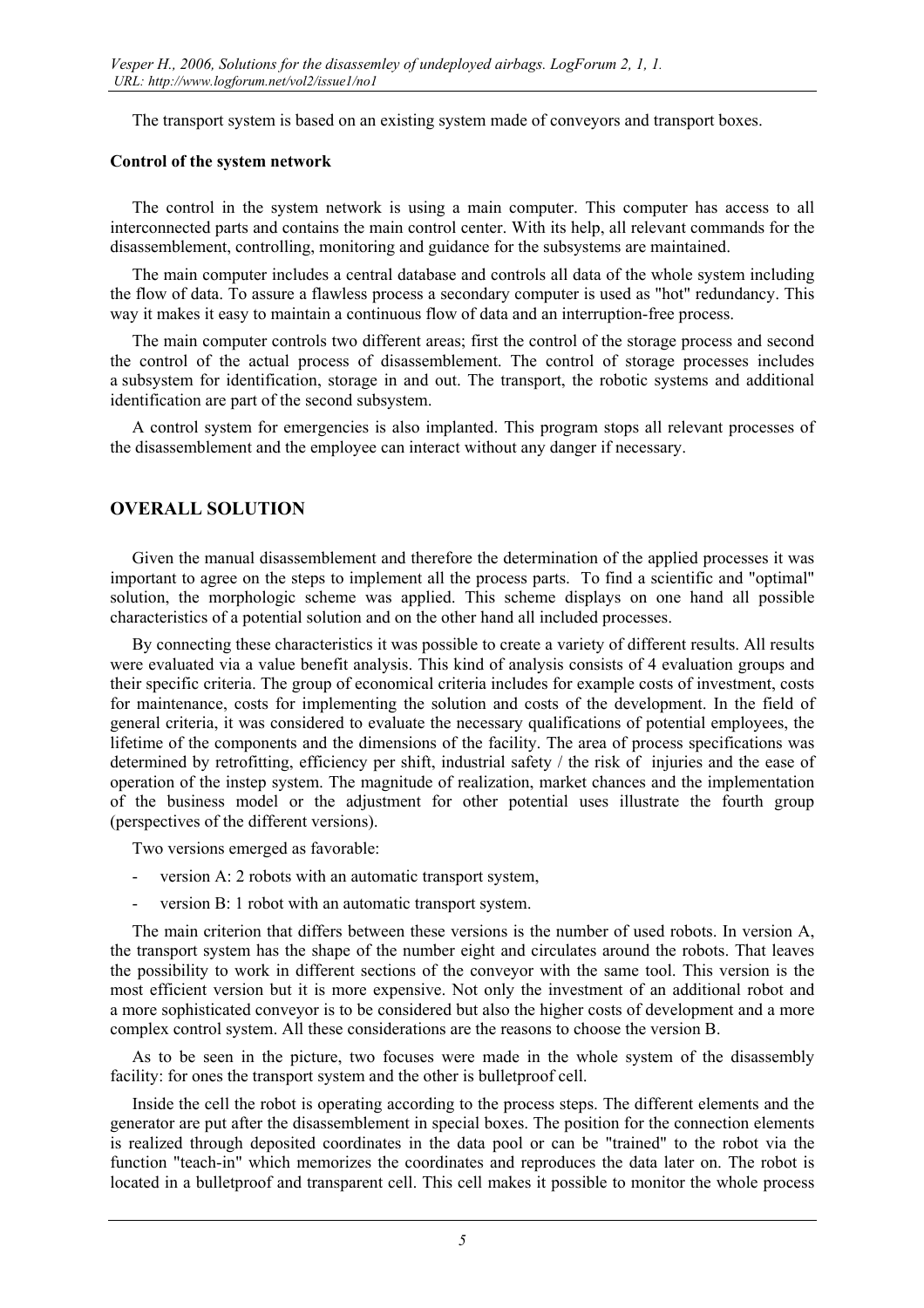and to detect any dangers as soon as possible. Due to safety reason, the airbags are channeled in visual range of the cell.



Fig. 4. Top view on the disassembly cell Rys. 4. Rzut górny na komórkę demontażową

The transport system (bottom part of the picture, in front of the cell) is responsible for the supply in and out of the cell. The injection area in the initial part of the transport system identifies the airbag and the instep tool is installed on the robot. Thanks to that, a slipping of the airbag is prevented. Additionally the instep tool is fixed to avoid any danger for the robot or its components.

After the disassembly the transport system is moving to the start point. At the start point the instep system will be disengaged and the safe components will be extracted and deposited. Than it is possible to start the next cycle with the next airbag. The number of instep systems complies with the robots ability to disassemble.

## **CONCLUSIONS**

The development of the airbag disassemblement cell has many advantages. The greatest benefits are the protection and safeness of the employees. The solution provides a high level of danger in the process of disassemblement. The introduced disassemblement cell stands for a maximum of flexibility. By using different technologies for the disassemblement process it was possible to gain a wide variety of possible uses. This disassembly cell is a real alternative in the light of the manual disassemblement. Only with this cell it is possible to achieve a safe process and to fulfill the needs of the circular flow of potentially recyclable resources.